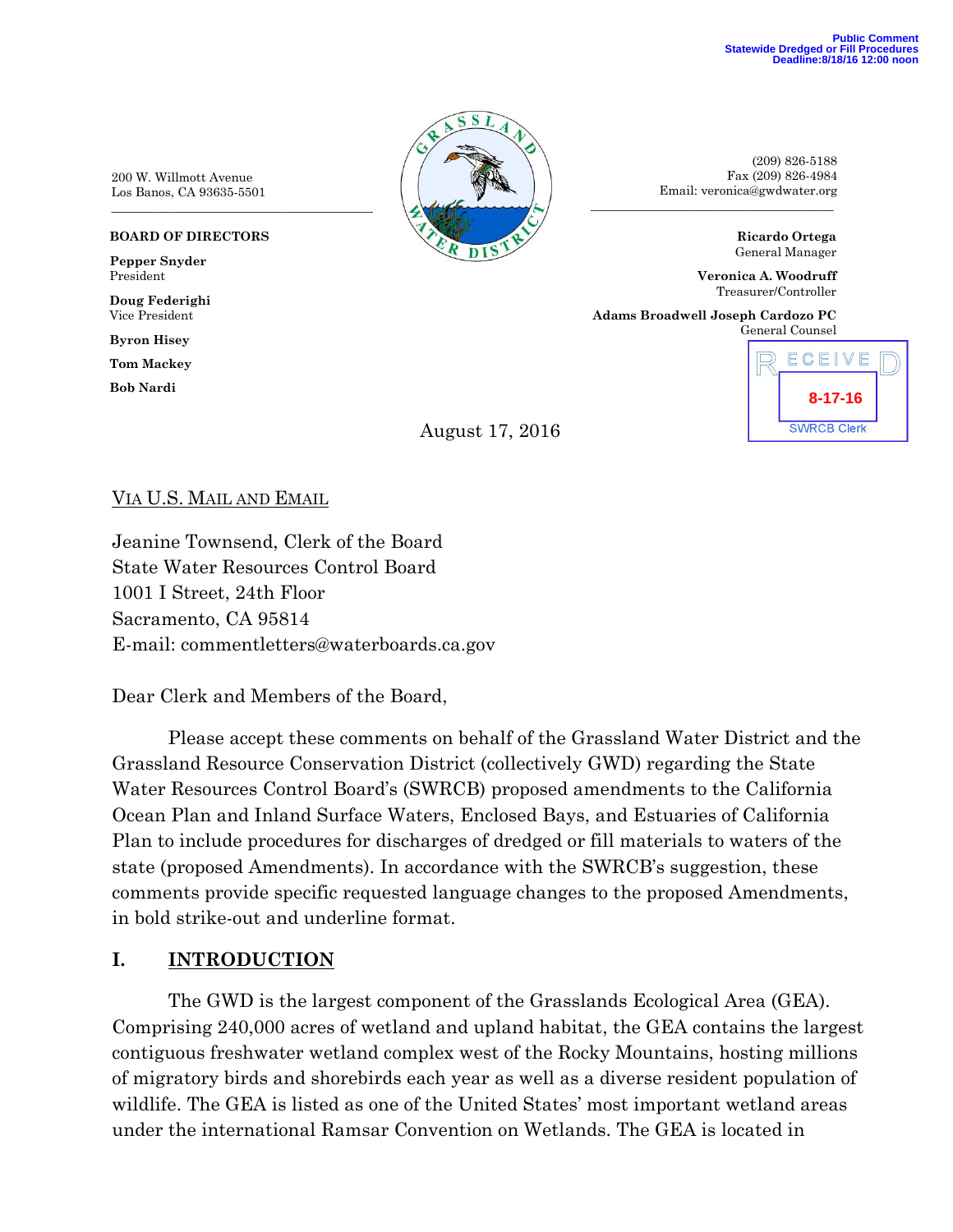western Merced County and includes private, state, and federally owned wetland areas, all of which maintain long-term federal water service agreements with the U.S. Bureau of Reclamation.

The GEA wetlands (refuges), along with other national wildlife refuges and state wildlife management areas in the Central Valley, are listed under the federal Central Valley Project Improvement Act (CVPIA) as habitat mitigation areas. <sup>1</sup> Often called "managed wetlands" or "irrigated wetlands," CVPIA refuges receive federal deliveries of imported water, in order to provide "ecologically equivalent habitat" for wetlands that were lost due to the construction, operation, and maintenance of the Central Valley Project (CVP). <sup>2</sup> A similarly managed area of privately owned wetlands exists in the Tulare Basin. In total, there are approximately 227,480 acres of managed wetlands in the Central Valley.<sup>3</sup>

The Central Valley Regional Water Quality Control Board (CVRWQCB) regulates discharges from managed wetlands under the Irrigated Lands Regulatory Program. The CVRWQCB has initiated a process to address the unique status of managed wetlands, in recognition of the limited water quality impacts from managed wetland discharges, the known water quality benefits that managed wetlands provide, the public trust values of managed wetlands, and the budgetary constraints of wetland owners and managing agencies. <sup>4</sup> The CVRWQCB's goals in developing a proposed regulatory strategy for managed wetlands are to "increase managed wetlands and water quality benefits, and minimize regulatory costs."<sup>5</sup>

GWD requests that the SWRCB give similar consideration in the proposed Amendments to the operational and budgetary concerns of wetland managers, and the significant benefits that managed wetlands provide. The Central Valley's approximately 227,480 acres of managed wetlands have been successfully managed through artificial irrigation for at least 65 years. The regulatory burdens of extending the proposed Amendments to the ongoing management of irrigated wetlands are too great, particularly in light of the beneficial public trust purposes that managed wetlands serve. Increased regulatory burdens and costs on privately managed wetlands could also have the unintended consequence of actually reducing the acreage

[http://www.waterboards.ca.gov/centralvalley/board\\_decisions/tentative\\_orders/wetlands/wet](http://www.waterboards.ca.gov/centralvalley/board_decisions/tentative_orders/wetlands/wetlands_res.pdf) lands res.pdf

 $\overline{a}$ 

<sup>1</sup> CVPIA, Pub. Law. 102-575, Title 34, §§ 3406(a), (d).

<sup>2</sup> CVPIA § 3406(a)(3).

<sup>3</sup> CVRWQCB Proposed Order R5-2016-XXXX, "Developing a Strategy for Regulation of Managed Wetlands," p. 1, *available at*:

<sup>4</sup> *Ibid.,* pp. 1-2.

<sup>5</sup> *Ibid.*, p. 3.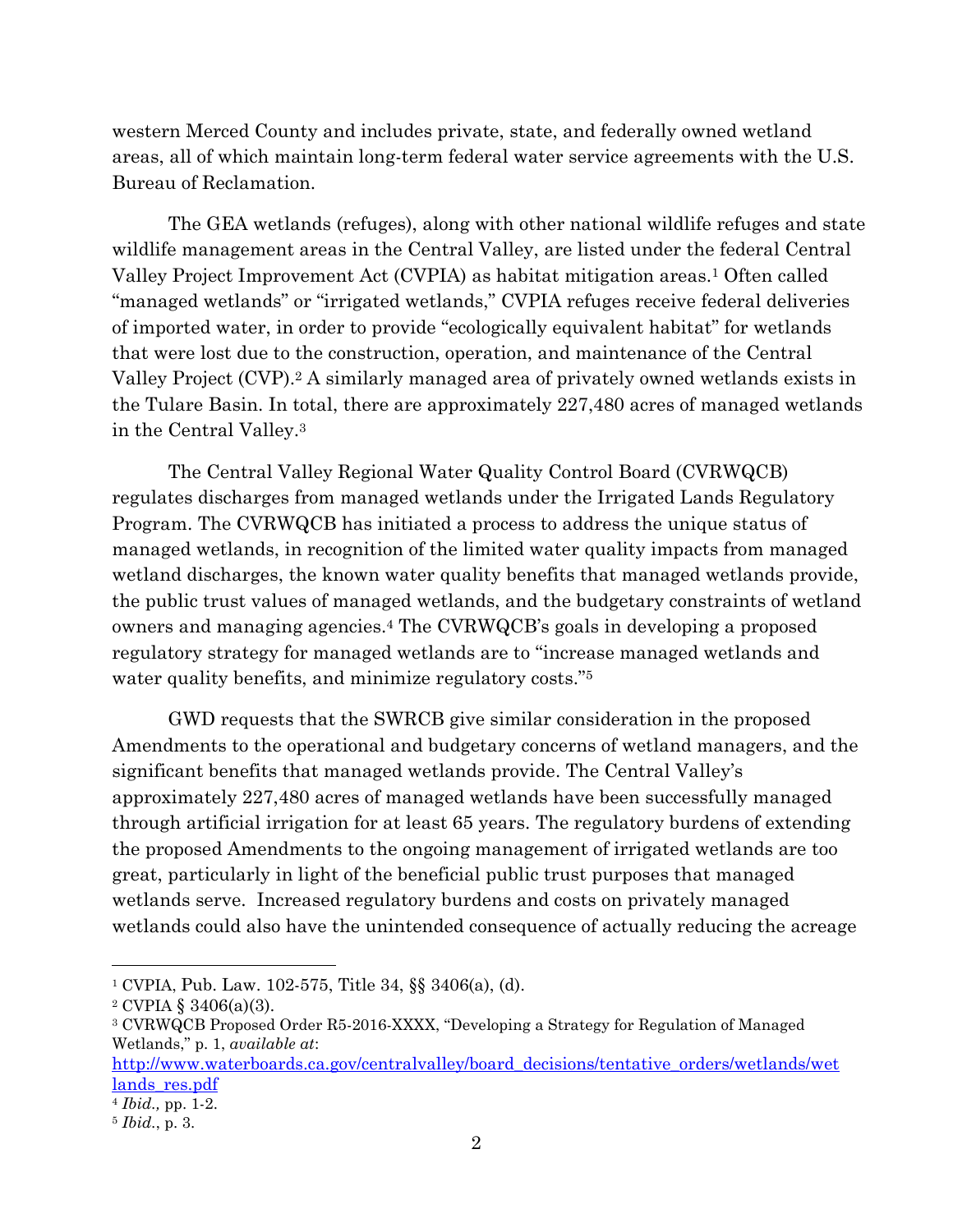of managed wetlands in the Central Valley. If regulations, permitting, and fees prevent private landowners from continuing long established management practices and thwart implementation of projects designed to maintain and improve the wetland habitat, conversion to agriculture and / or lower quality wetlands will be the result.

#### **II. Suggested Revisions to the Proposed Amendments**

# **A.** *Request to Include an Exemption for Irrigated Wetlands Management*

GWD believes that managed wetlands in the Central Valley should be identified as areas that are exempt from the proposed Amendments, for several reasons. First, under guidance of the U.S. Army Corps of Engineers (USACE), artificially irrigated wetlands do not qualify as waters of the United States and are exempt from the requirements of Clean Water Act section 404.<sup>6</sup>

Second, ongoing management activities by wetland managers fall within the current exemption in the proposed Amendments for activities that are exempt under federal Clean Water Act section 404(f). Section 404(f) covers activities related to irrigation and drainage ditches, soil and water conservation practices, and normal farming activities. The 404(f) exemption is important for reducing the regulatory burdens that could otherwise be imposed on managed wetland water deliveries and management activities.

For example, the proposed Amendments list regulatory guidance letters and similar documents that interpret Clean Water Act section 404(f), such as the USACE Regulatory Guidance Letter No. 07-02, which describes the scope of the exemption for irrigation and drainage ditches. <sup>7</sup> As another example, although the scope of the exemption for soil and water conservation practices is currently uncertain, it should cover wildlife habitat management activities. In 2014, USACE executed a Memorandum of Understanding (MOU) with the Natural Resource Conservation Service (NRCS) and the U.S. Environmental Protection Agency, clarifying that the soil

<sup>6</sup> U.S Army Corps of Engineers Regulatory Guidance Letter No. 07-02, fn. 1, *available at*: <http://www.usace.army.mil/Portals/2/docs/civilworks/RGLS/rgl07-02.pdf> ("[W]e generally do not consider the following waters to be 'Waters of the United States' . . . Artificially irrigated areas which would revert to upland if the irrigation ceased. . . Thus, waters, including wetlands, created as a result of irrigation would not be considered waters of the US even when augmented on occasion by precipitation.").

 $\overline{\phantom{a}}$ 

<sup>7</sup> Proposed Amendments, pp. 9-10.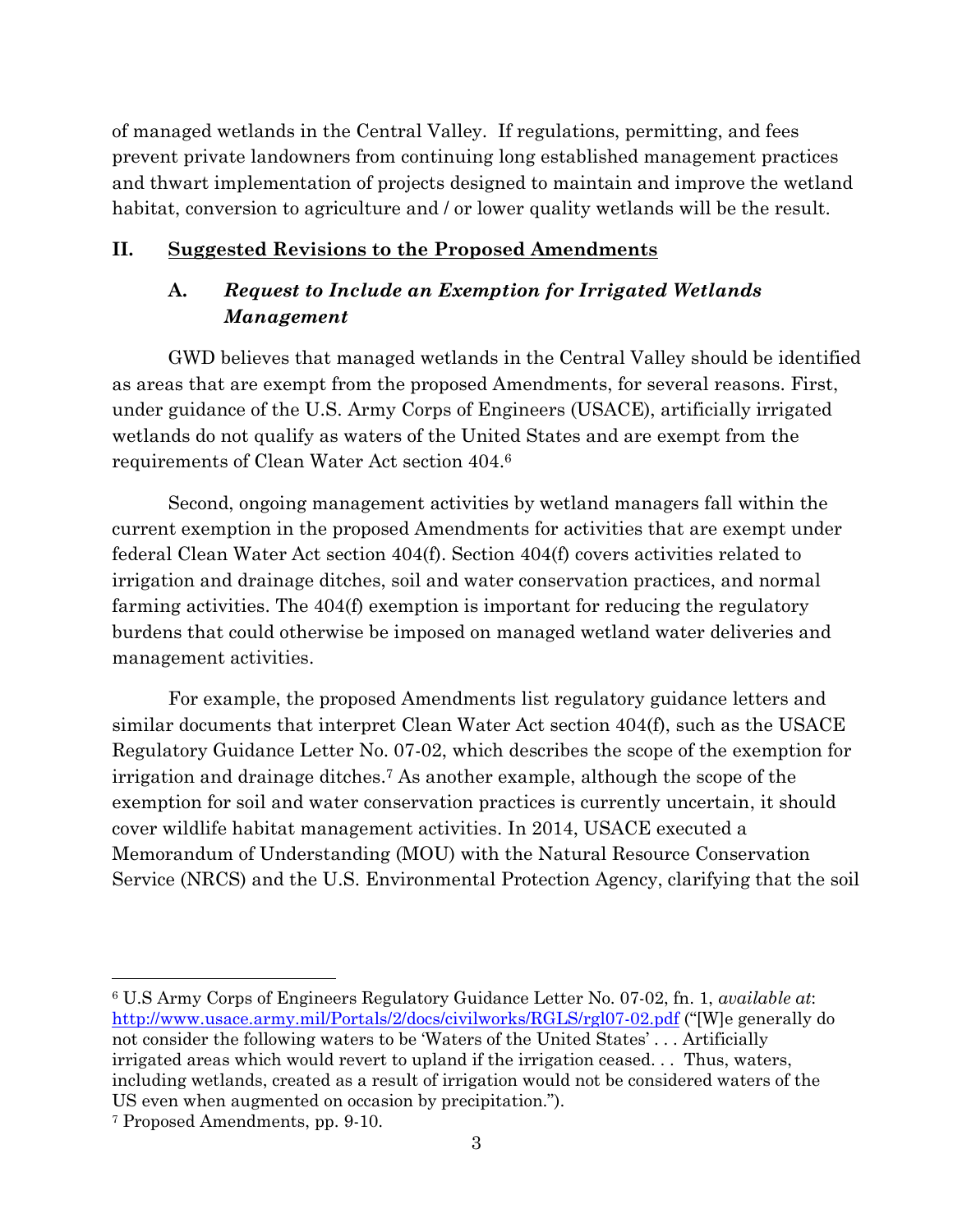and water conservation practices that are exempt under section 404(f) include 55 established NRCS conservation practice standards. 8

That MOU was withdrawn in 2015 at the direction of Congress, but the NRCS's adopted conservation practice standards remain in place, <sup>9</sup> including shallow water development and management to maintain habitat for wildlife (Conservation Practice Standard 646),<sup>10</sup> and installation and management of water control structures that modify the flow of water to provide habitat for wildlife (Conservation Practice Standard 587).<sup>11</sup> In addition to the exemption for irrigated wetlands, these conservation practice exemptions allow for the continued management of irrigated wetlands to benefit public trust resources.

The proposed Amendments do not include an express exemption for artificially irrigated managed wetland areas, which could create confusion for managed wetland owners and managing agencies. It is not practical, nor is it good policy, for the SWRCB to deviate from long-established resource-beneficial federal exemptions for artificially managed wetlands, in order to impose new regulations on wetland habitat management practices through a permitting process. Accordingly, GWD requests that section D.2 of the proposed Amendments be revised as follows:

2. Areas excluded from application procedures in sections IV.A and IV.B:

[. . .]

**d. Discharges of dredged or filled materials into existing artificially irrigated (managed) wetlands in the Central Valley that serve the primary purpose of providing habitat for wetlanddependent species. The exclusion applies to the extent the discharges of dredged or filled materials are in furtherance of the provision of habitat for wetland-dependent species.**

 $\overline{\phantom{a}}$ <sup>8</sup> *MOU with attached list of 55 conservation practice standards available at*: [http://www.spl.usace.army.mil/Portals/17/docs/regulatory/JD/404\(f\)/FinalMOU.pdf.](http://www.spl.usace.army.mil/Portals/17/docs/regulatory/JD/404(f)/FinalMOU.pdf)

<sup>9</sup> Table of all NRCS conservation practice standards *available at*: [http://www.nrcs.usda.gov/wps/portal/nrcs/detailfull/national/technical/cp/ncps/?cid=nrcs143](http://www.nrcs.usda.gov/wps/portal/nrcs/detailfull/national/technical/cp/ncps/?cid=nrcs143_026849) [\\_026849](http://www.nrcs.usda.gov/wps/portal/nrcs/detailfull/national/technical/cp/ncps/?cid=nrcs143_026849)

<sup>&</sup>lt;sup>10</sup> *Available at*: [http://www.nrcs.usda.gov/Internet/FSE\\_DOCUMENTS/nrcs143\\_026058.pdf](http://www.nrcs.usda.gov/Internet/FSE_DOCUMENTS/nrcs143_026058.pdf)

<sup>11</sup> *Available at*: [http://www.nrcs.usda.gov/Internet/FSE\\_DOCUMENTS/stelprdb1046933.pdf](http://www.nrcs.usda.gov/Internet/FSE_DOCUMENTS/stelprdb1046933.pdf)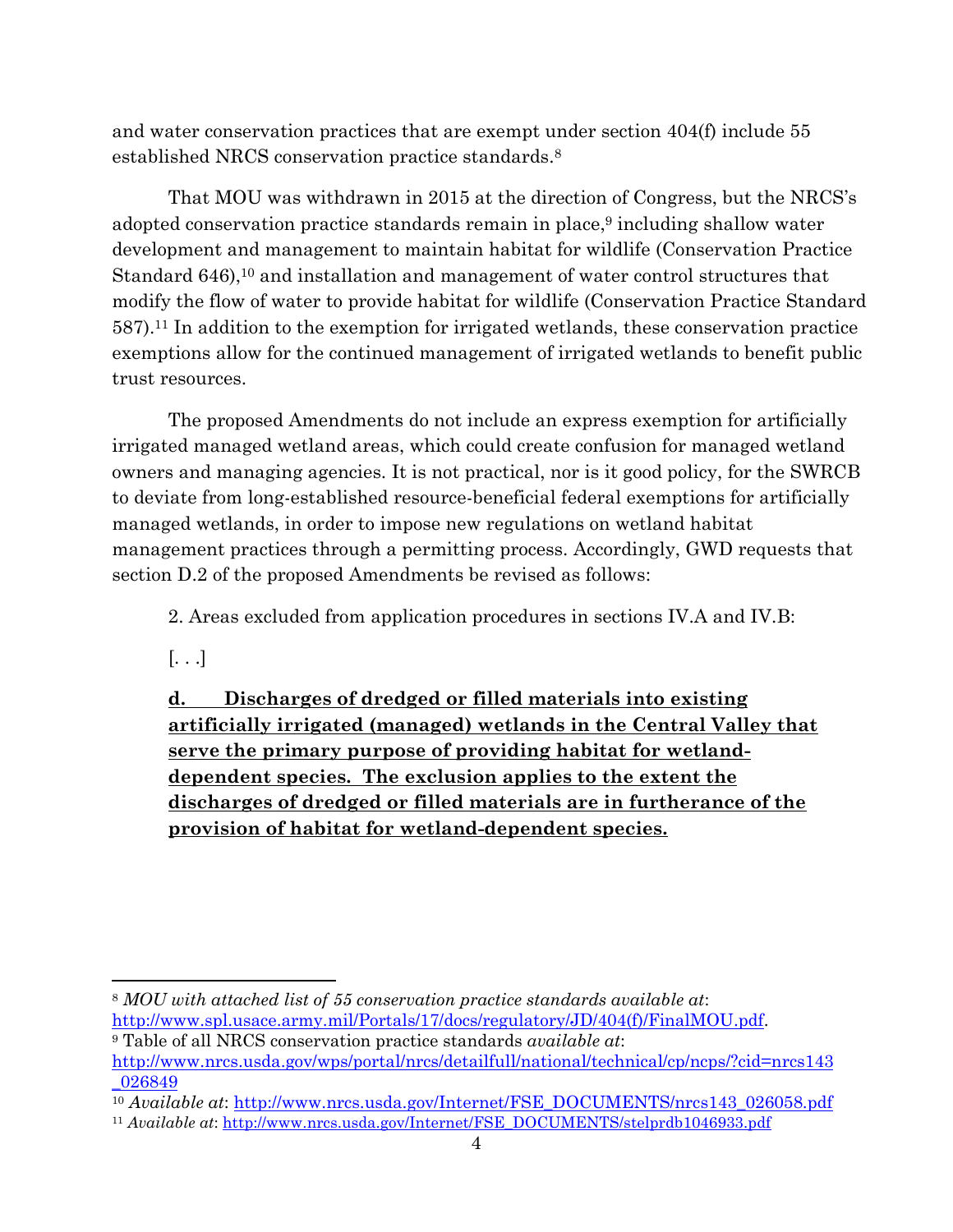# **B.** *Request to Clarify the Definition of Ecological Restoration and Enhancement Projects to Include Those Made Under Agreements with Local Wetland Management Agencies*

The proposed Amendments contain relaxed regulatory requirements for Ecological Restoration and Enhancement Projects ("EREPs"). For example, EREPs are not subject to compensatory mitigation plan or alternatives analysis requirements, and have unique monitoring plan requirements.<sup>12</sup> GWD occasionally works with upland landowners to expand the wetland footprint of the GEA, and such projects may not require an agreement with a state or federal agency or a nonprofit organization. GWD is concerned that the EREP definition is too narrow and may arbitrarily exclude this type of restoration activity.

GWD requests that the SWRCB make a small revision to the definition of an EREP as follows, so that it includes wetland restoration projects made under an agreement with a local wetland management agency such as Grassland Water District or Grassland Resource Conservation District:

Ecological Restoration and Enhancement Project means projects undertaken for the sole purpose of assisting or controlling the recovery of an aquatic ecosystem that has been degraded, damaged or destroyed to restore some measure of its natural condition and to enhance the beneficial uses or potential beneficial uses of water. Such projects are undertaken voluntarily in accordance with the terms and conditions of a binding stream or wetland enhancement or restoration agreement, a wetland establishment agreement, **or projects designed to enhance or restore wetland habitat on managed wetlands subject to a conservation easement** between the landowner and the U.S. Fish and Wildlife Service, Natural Resources Conservation Service, Farm Service Agency, National Marine Fisheries Service, National Oceanic and Atmospheric Administration, U.S. Forest Service, U.S. Bureau of Land Management, California Department of Fish and Wildlife, California Wildlife Conservation Board or other federal**, or** state**, or local** resource agency or non-governmental conservation organization. …<sup>13</sup>

 $\overline{\phantom{a}}$ 

<sup>12</sup> Proposed Amendments, pp. 4, 5, 7.

<sup>13</sup> Proposed Amendments, p. 12.